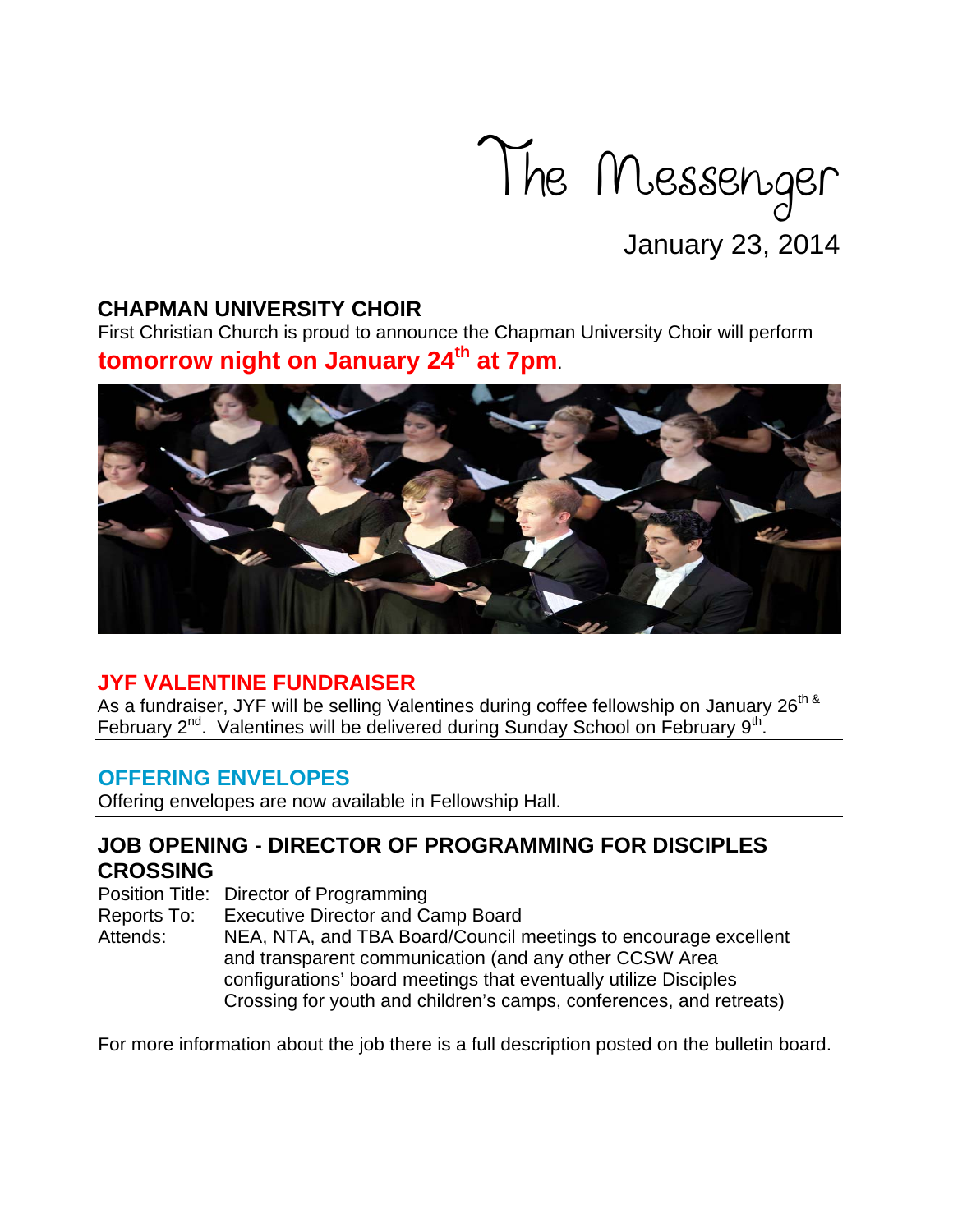#### **SOUPER BOWL OF CARING**

In 1990, a Super Bowl Sunday prayer inspired a group of young people to do something more than celebrate a football game. They created the Souper Bowl of Caring, and have mobilized youth across the country to raise more than \$71 million for people in need.

The youth will hold soup bowls at all the entrances to the sanctuary on Sunday, February  $2^{nd}$ . We invite you to drop \$1 (or more) in

these soup bowls and everything we collect will go to the local food pantry, Good Samaritans. For more information on the Souper Bowl of Caring visit tacklehunger.org.

#### **OUTREACH COMMITTEE MEETING**

If you are interested in being a part of the 2014 Outreach Committee please join Tricia Harrison and Brenda Crosthwaite in the Parlor on Sunday, January 26<sup>th</sup> immediately following Sunday School.

### **2014 MISSION TRIP TO GALVESTON, TX**

Mission Trip is July 13-19 to Galveston, TX. Rev. Allison Ray needs your registration form and \$50 deposit by February  $9<sup>th</sup>$ . The total cost is \$200. We prefer not to give scholarships to this event as the cost is already discounted through fundraising. However, if help is needed, please speak with Allison and we can work something out.

## **THIS WEEK'S SERMON**

*Begin 3-part series back on Challenges of the Once and Future Church, Loren B. Mead* 

**January 26, 2014 (Empower the Laity)** 

3-part series, "Challenges of the Once & Future Church" begins **Challenge #1**—"Transfer Ownership of the Church: From Clergy to Laity" **Sermon:** "All the Baptized"

**Scripture:** 1 Peter 2:9

**Synopsis:** Meads writes: "Two themes dominated Jesus' message to his followers about the Kingdom's mission: 1) *every follower of Jesus* was called to reach out as a caring servant of others, like Jesus himself; and 2) *the church itself was to be a community that expanded to the ends of the earth*, bringing all manner of people into its life." Meads argues that while the Church has been diligent in reaching out with the gospel of Jesus Christ, it has increasingly ignored the first part of Jesus' message: teaching that every follower of Jesus is called to be a worker for God's Kingdom. The Church's first challenge, therefore, is the find ways to assist the laity, the people in the pews, to reclaim their place in the work of the Church's Mission.

#### **PRAYERS, JOYS & CONCERNS**

MARTY ROGERS JERRY ROWELL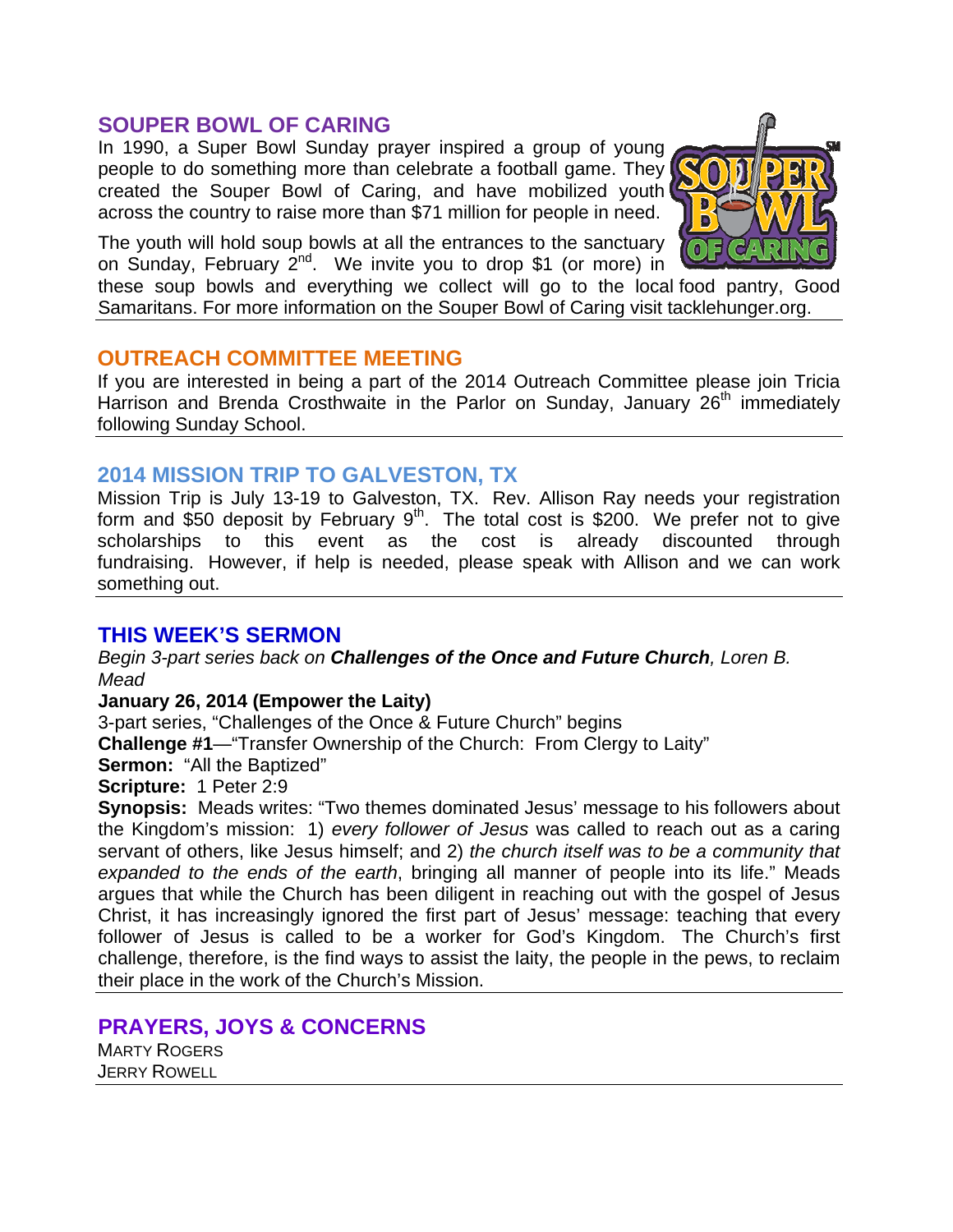## **EXTENSION OF SUNDAY SCHOOL TIME**

Beginning the first Sunday in February (February 2, 2014) the Sunday School hour will be extended from 45 minutes to 1 hour, with the bell ringing at 11:15 AM rather than 11:00 AM.

#### **SUNDAY EVENING GOSPELS STUDY**

Sunday, January 26, 6 p.m., Cole Parlor

Our Sunday evening study continues this week with a look at how Jesus goes about picking his twelve disciples. Although the study begins with Scripture, using George Knight's, **A Simplified Harmony of the Gospels**, as a guide, the conversation inevitably turns to matters of daily living. No pre-study required. Simply come with Bible in hand and a willing ness to engage the living Gospel. During the study we also take time to lift up prayer needs.



## **2014 NORTH TEXAS LEADER EVENT**

The NTA Leader Event will be held at Northway Christian Church, 7202 W. Northwest Hwy, Dallas, TX 75225 this *Saturday, January 25, 2014* with registration beginning at 8:30am. The speaker will be Johnny Wray, who is the Interim Executive Director of Week of Compassion. The topic will be "Transformation Through Outreach". There will be a special event afterwards, a Concert by Chapman University Choir at 3:15 pm.

The schedule is as follows: 8:30 - 9:00 a.m. Registration and Gathering 8:30 a.m. Outreach Fair Opens 9:00 - 9:30 a.m. Keynote - "One Question" 10:00 - 11:15 a.m. Workshop Session #1 11:30 a.m. - 12:45 p.m. Workshop Session #2 12:45 - 1:30 p.m. Lunch 1:45 p.m. Outreach Fair Closes 1:45 - 3:00 p.m. Workshop Session #3 3:15 p.m. Chapman University Singers Concert

Here is a short list of the workshops to be offered: Workshop Session #1 (10:00 - 11:15 a.m.)

- 1. Beyond the Offering: Forging New Partnerships with Week of Compassion
- 2. First Do No Harm: Helpful and Harmful Approaches to Social Action Ministries
- 3. Mission Spirituality
- 4. Re-Discovering the Mission of the Church
- 5. Advance Directives: Why Wait?
- 6. Mission Trips Are Awesome!...Until You're the One Planning It
- 7. Operation: Rowlett Reindeer
- 8. Is This a Good Idea? How to Implement New Community Care Ministries